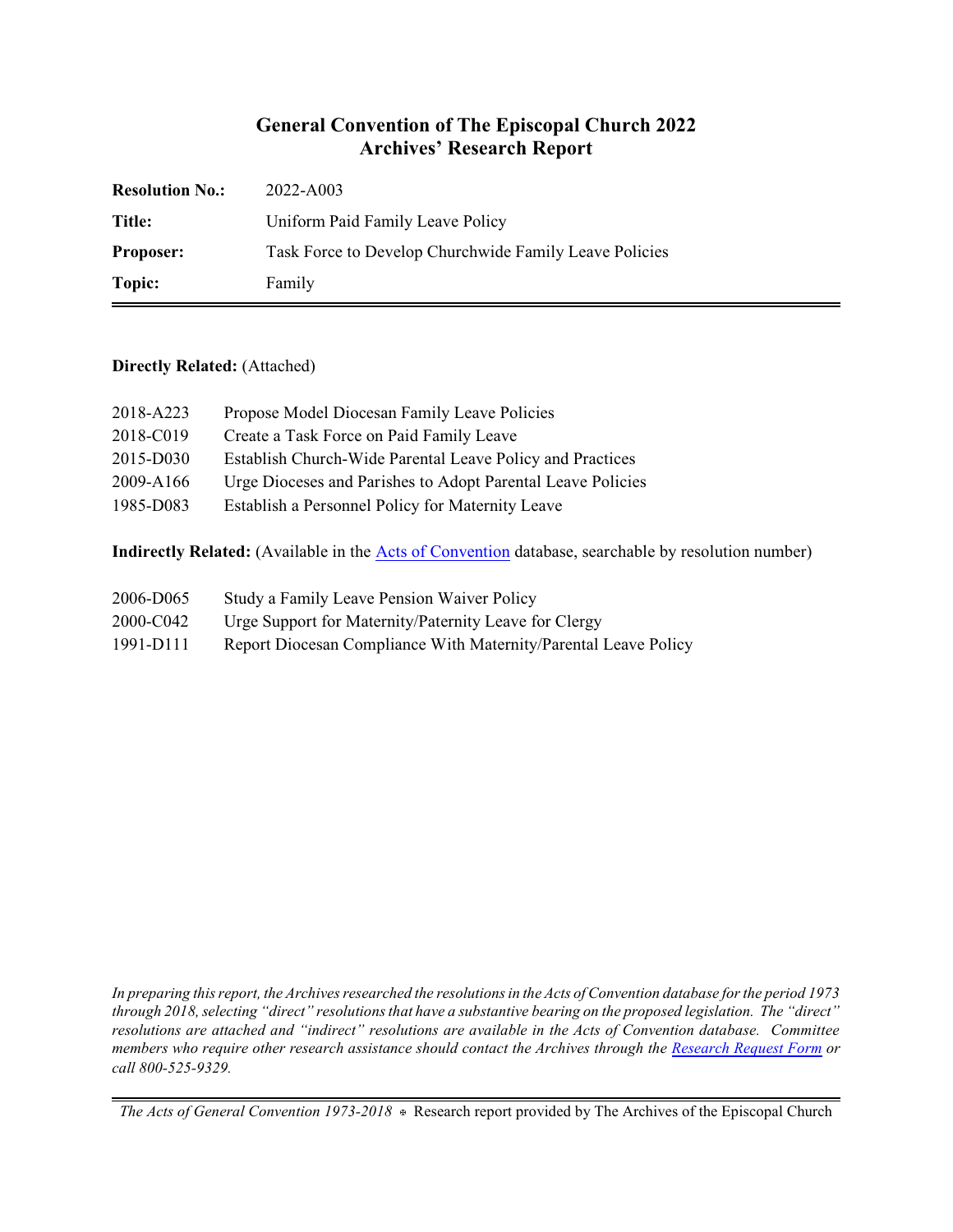# **A003 - Uniform Paid Family Leave Policy**

### **Final Status:** Not Yet Finalized

**Proposed by:** Task Force to Develop Churchwide Family Leave Policies **Requests New Interim Body**: No **Amends C&C or Rules of Order**: No **Has Budget Implications**: No **Cost**: **HiA:** HD **Legislative Committee Currently Assigned**: 16 - Churchwide Leadership **Completion Status:** Incomplete **Latest House Action:** N/A **Supporting Documents:** No

## **Resolution Text**

*Resolved*, the House of \_\_\_\_\_\_\_\_\_\_\_\_\_\_\_\_ concurring,

That the 80th General Convention recognizes the critical importance of the adoption by The Episcopal Church (the "Church") of a uniform paid family leave policy across the Church, and that this is a justice issue which we are obligated as Christians to address without further delay, and that from the beginning, said policy should provide for parity between lay and clergy employees; and be it further

*Resolved,* That the 80th General Convention recognizes the difficulties that currently exist with the implementation of a paid family leave policy, given that there is currently no commercial insurance offering available, and therefore, urges all dioceses of the Church to adopt the proposed policy as soon as practicable, in order to be prepared to implement the policy as soon as a commercial insurance offering becomes available, whether through Church Pension Group or other avenues; and be it further

*Resolved,* That the 80th General Convention urges all dioceses of the Church to adopt a uniform paid family leave policy (hereinafter, "UPFLP") at the minimum acceptable level of coverage which should be provided to all employees, and that to the extent that there is a church or other affiliated organization that offers a more comprehensive policy, the policy outlined in this resolution is to be considered the minimum acceptable offering; and be it further

*Resolved,* That the UPFLP will be modeled along the following parameters:

1. The Church plan design for the UPFLP will be set up to offer the options of bronze, silver or platinum plans;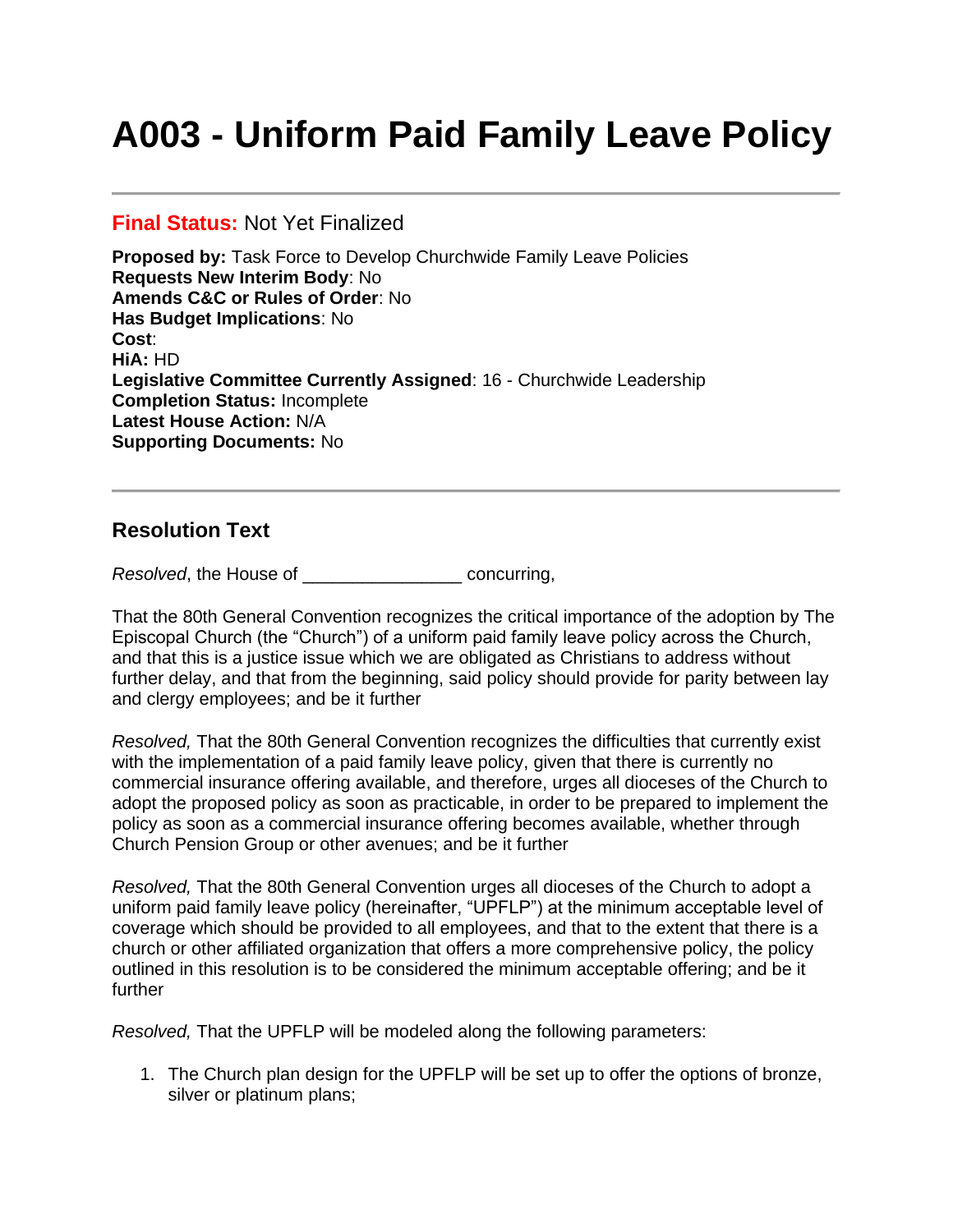- 2. The UPFLP will, in its final version, provide a thorough cost analysis, and it is anticipated that the services of an outside consultant will be needed to analyze relevant demographic data in order to provide accurate cost estimates, and further, it is understood that it is currently not possible to share the cost of the UPFLP nationally through an insurance-type program, and therefore, each diocese will need to have the discretion to determine how the cost of the UPFLP will be shared among the churches in that diocese;
- 3. The UPFLP will also, in its final version, provide a thorough outline of plan administration considerations in order to assist with developing and maintaining a policy, training supervisors, educating employees, and record keeping;
- 4. The UPFLP will in all instances provide for parity of clergy and lay employees;
- 5. The UPFLP will in all instances provide for both paid parental/bonding leave, as well as paid caregiver leave; however, levels of plans may vary in terms of which family members will be covered by said caregiver leave;
- 6. In all instances, the UPFLP will provide for job protection for any employee on leave;
- 7. The UPFLP will provide for a duration of leave of between 6 and 16 weeks;
- 8. The UPFLP will offer options to cover between 70% and 100% of covered weekly earnings;
- 9. The UPFLP will also provide specific guidance for a variety of specific factors such as how coverage will apply to two parents working for the same employer, definition of covered weekly earnings, qualified reasons to take leave, required documentation to request leave, and coordination with applicable state and federal laws.

*Resolved,* That the General Convention affirms the teaching that the birth or adoption of a child is a cause of celebration for parents, family and the entire community and that an entire community has responsibility for supporting a family in raising a child; and that family members often need to care for one another in sickness, and that this care and ministry serves to give confidence of your loving care; and that individuals suffering from illness may not be able to work for a period of time; and be it further

*Resolved,* That the General Convention recognizes that the federal government has a role in ensuring those who are sick are cared for, and that all have sufficient healthcare, enough to eat, adequate housing, and that illness does not economically devastate families. Therefore we call on the federal government to institute a funding mechanism for citizens to take paid family leave in order to care for a newborn child, a foster or adopted child, or immediate family members who require care during illness, as well as providing paid sick leave to the fullest extent possible; and be it further

*Resolved,* That the General Convention calls on the Office of Government Relations to advocate to the Congress for the establishment of a paid family leave program, in particular for workers who do not have access to paid leave from their employers.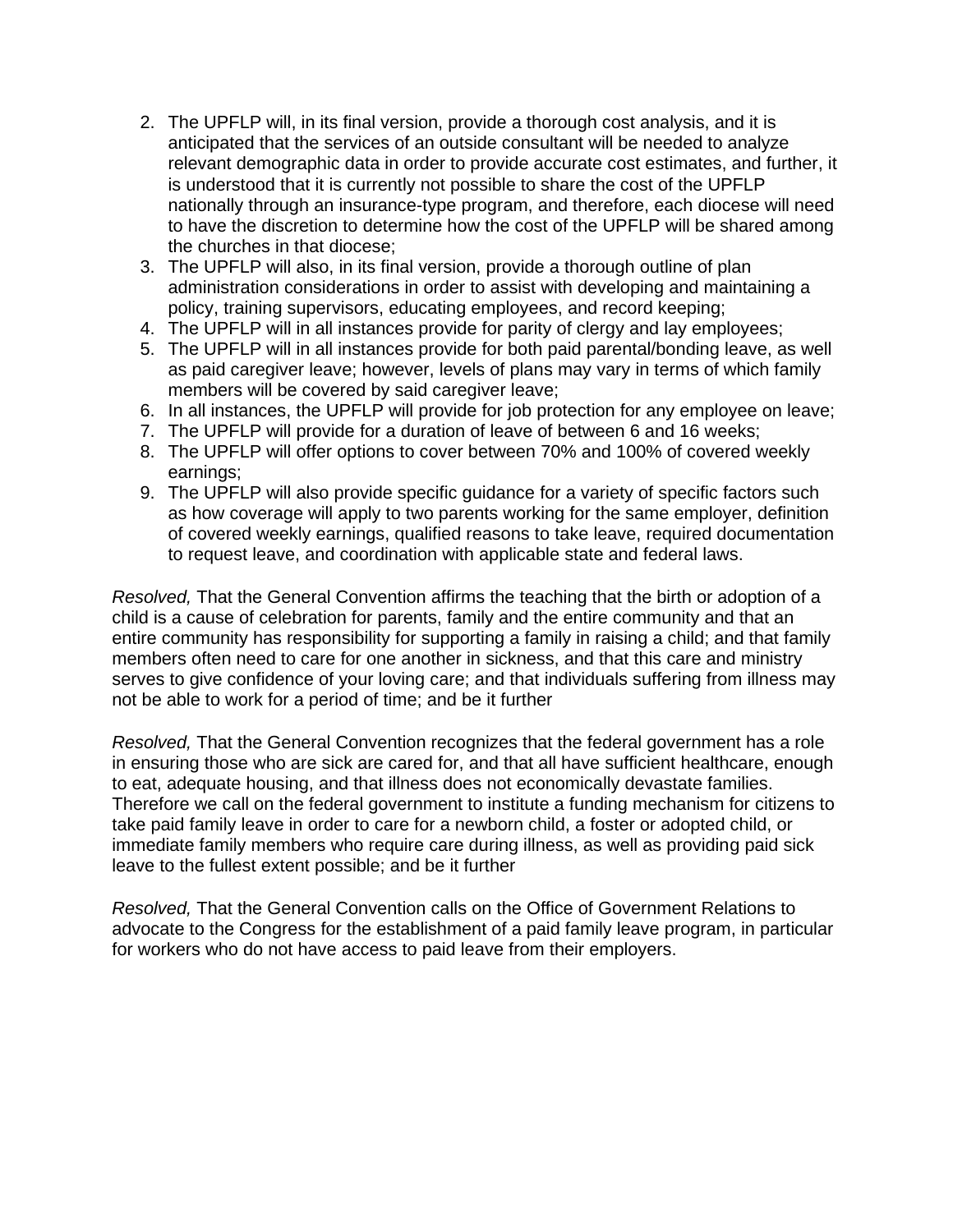| <b>Resolution Number:</b>        | 2018-A223                                    |
|----------------------------------|----------------------------------------------|
| Title:                           | Propose Model Diocesan Family Leave Policies |
| <b>Legislative Action Taken:</b> | Concurred                                    |
| <b>Final Text:</b>               |                                              |

THE ARCHIVES of the Episcopal Church

*Resolved*, **That the 79th General Convention acknowledges the need for a well-defined, comprehensive family leave policy, paid and/or unpaid;** and be it further

*Resolved*, **That the appropriate joint standing committee of the Executive Council be directed to study and distribute model policies for paid and unpaid family leave for dioceses and their congregations and institutions to consider, with such models to be distributed to the dioceses by June 30, 2019;** and be it further

*Resolved*, **That General Convention urge every diocese to review such model policies and to implement comprehensive policies on family leave that fit their respective needs;** and be it further

*Resolved*, **That in view of the time required for study and actions by diocesan conventions, dioceses report their specific policies to the Office of General Convention no later than December 31, 2020.**

**Citation:** General Convention, *Journal of the General Convention of...The Episcopal Church, Austin, 2018* (New York: General Convention, 2018), pp. 1010-1011.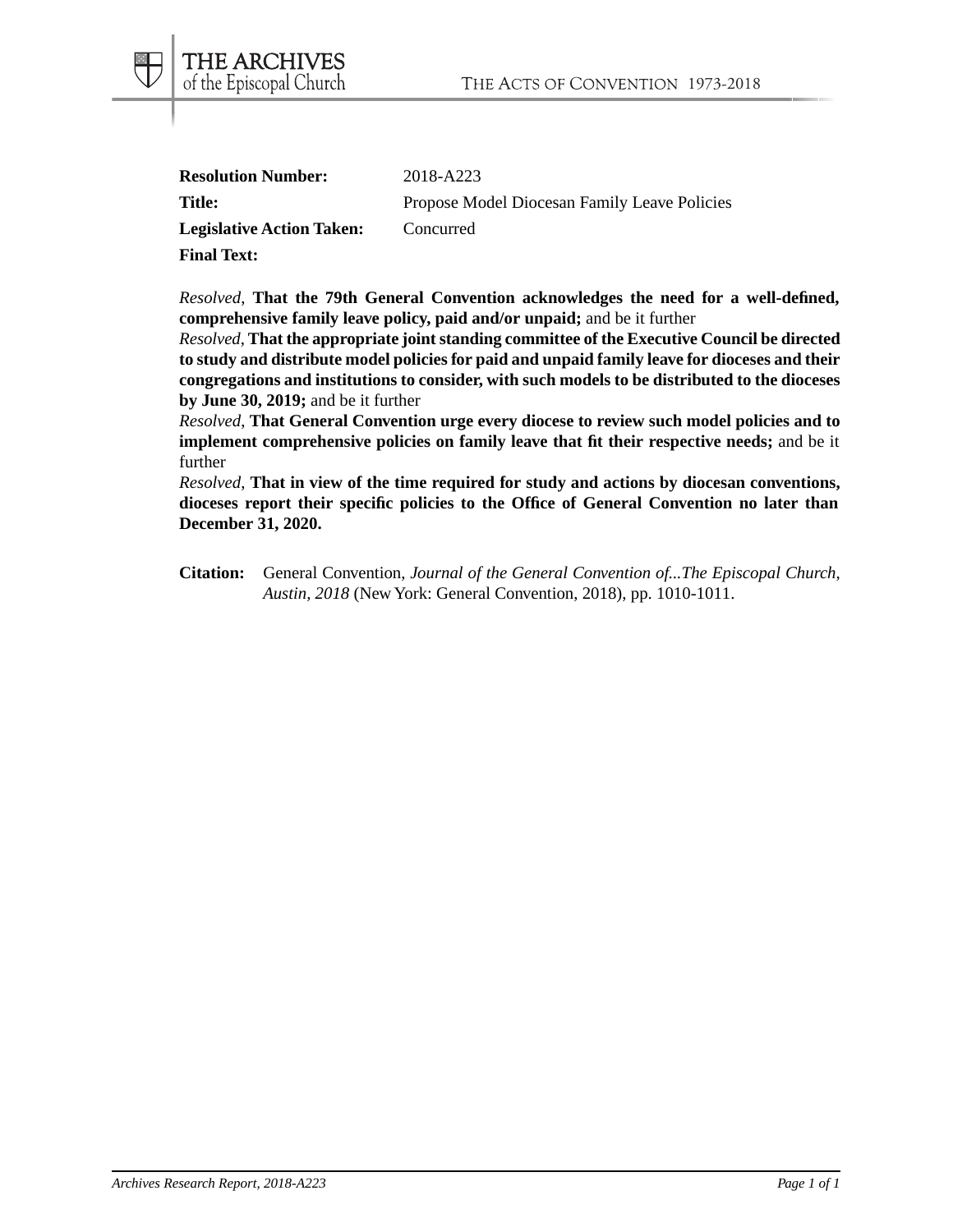| <b>Resolution Number:</b>        | 2018-C019                                |
|----------------------------------|------------------------------------------|
| <b>Title:</b>                    | Create a Task Force on Paid Family Leave |
| <b>Legislative Action Taken:</b> | Concurred as Amended                     |
| <b>Final Text:</b>               |                                          |

THE ARCHIVES of the Episcopal Church

*Resolved*, **That the 79th General Convention call upon the Presiding Bishop and President of the House of Deputies to appoint a task force consisting of three (3) bishops, three (3) presbyters or deacons, and six (6) lay persons, who represent the diversity of the Church and having among them applicable human resources policy administration, childbirth, adoption, and care of ill family member experience, either personal or professional, to research and create, in consultation with the Church Pension Group, a proposal for a church-wide paid family leave policy for consideration at the 80th General Convention;** and be it further

*Resolved*, **That the General Convention request the Joint Standing Committee on Program, Budget and Finance to consider a budget allocation of \$30,000 for the implementation of this resolution.**

**Citation:** General Convention, *Journal of the General Convention of...The Episcopal Church, Austin, 2018* (New York: General Convention, 2018), p. 681.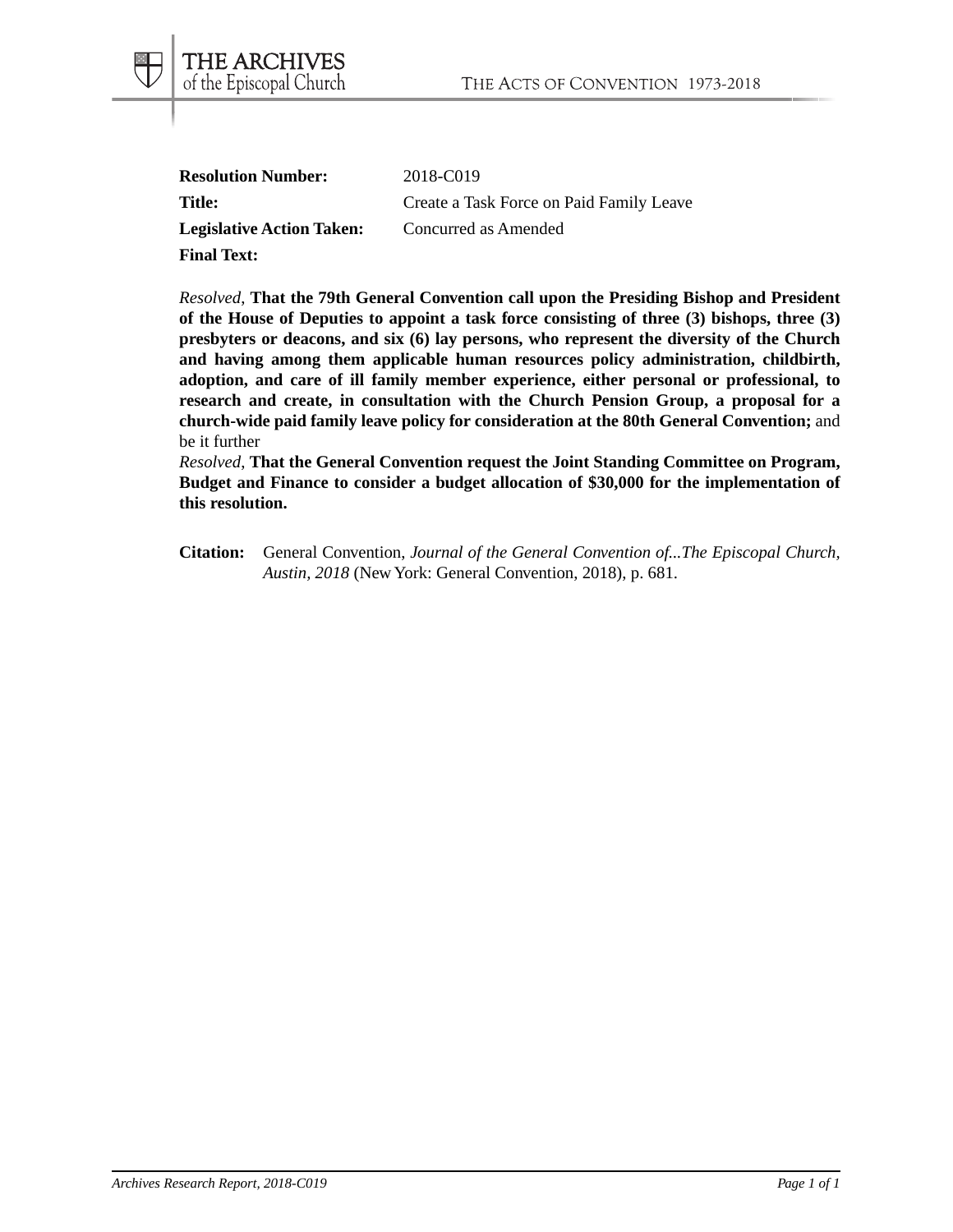| <b>Resolution Number:</b>        | 2015-D030                                                 |
|----------------------------------|-----------------------------------------------------------|
| Title:                           | Establish Church-Wide Parental Leave Policy and Practices |
| <b>Legislative Action Taken:</b> | Concurred as Amended                                      |
| <b>Final Text:</b>               |                                                           |

THE ARCHIVES of the Episcopal Church

*Resolved*, **That the 78th General Convention strongly urges all dioceses, congregations, and other church-related offices and agencies/contexts to establish and make available parental leave policies for birth and adoptive parents, both clergy and lay, in their employ;** and be it further

*Resolved*, **That the 78th General Convention extend the provisions stated in resolution 2000-C042, to include mention that clergy who give birth have a 12 week benefit that is available through the short term disability coverage provided by the Church Pension Fund;** and be it further

*Resolved*, **That the 78th General Convention directs the Church Pension Group to increase publicity and knowledge about the provisions provided through the short term disability;** and be it further

*Resolved*, **That the 78th General Convention directs the Executive Council in consultation with the Church Pension Group to prepare a church wide model policy on parental leave for both birth and adoptive parents for consideration by the 79th General Convention.**

#### **Citation:** General Convention, *Journal of the General Convention of...The Episcopal Church, Salt Lake City, 2015* (New York: General Convention, 2015), p. 427.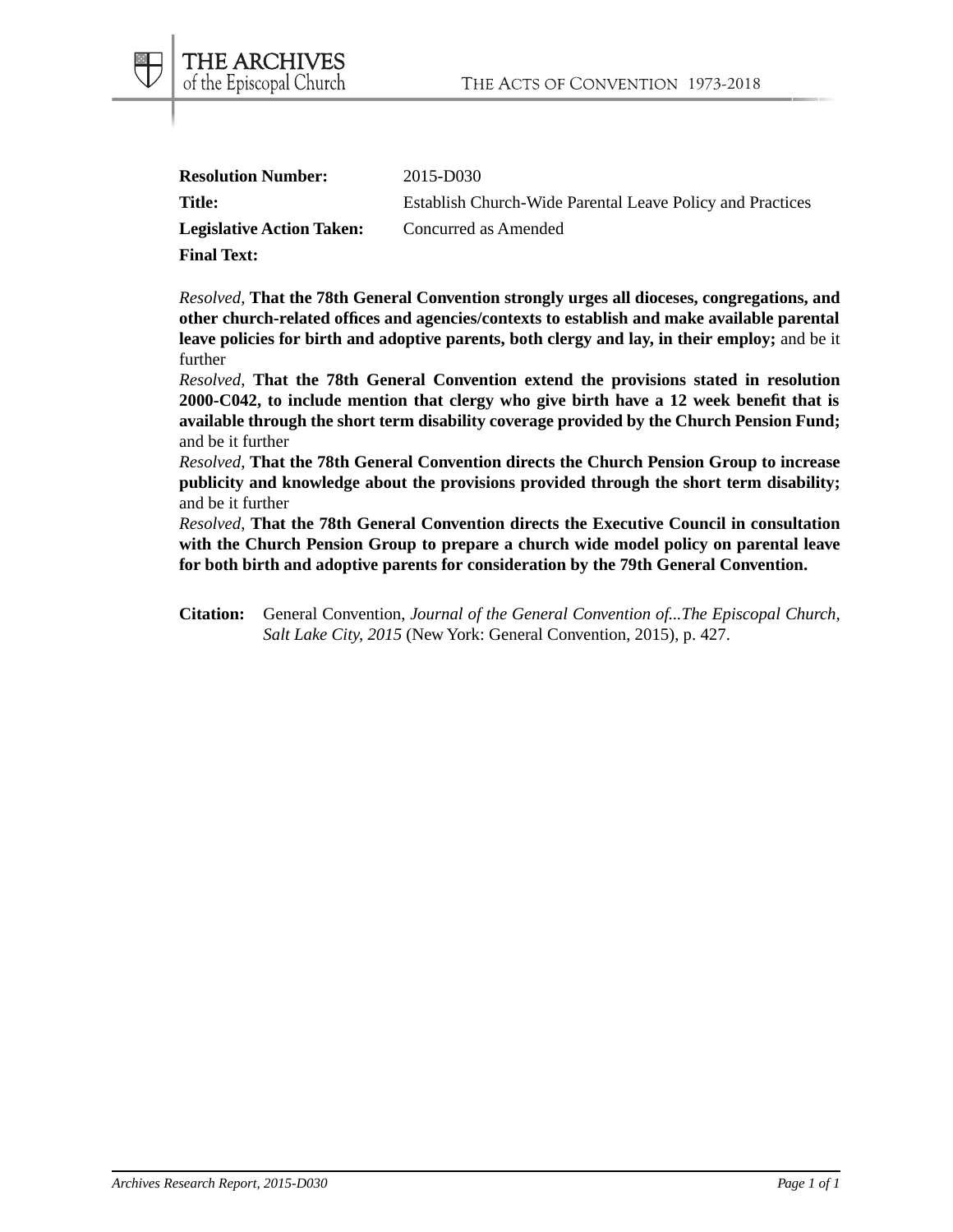| <b>Resolution Number:</b>        | 2009-A166                                                   |
|----------------------------------|-------------------------------------------------------------|
| <b>Title:</b>                    | Urge Dioceses and Parishes to Adopt Parental Leave Policies |
| <b>Legislative Action Taken:</b> | Concurred as Amended                                        |
| <b>Final Text:</b>               |                                                             |

*Resolved*, **That the 76th General Convention of The Episcopal Church recognizes the importance of family in the life of clergy and laity employed by the Church, and urges all dioceses and congregations to establish policies for employee parental leave equally for parent(s) – clergy and laity, both in cases of birth and adoption – consistent with local employment laws and generous industry standards.**

**Citation:** General Convention, *Journal of the General Convention of...The Episcopal Church, Anaheim, 2009* (New York: General Convention, 2009), p. 649.